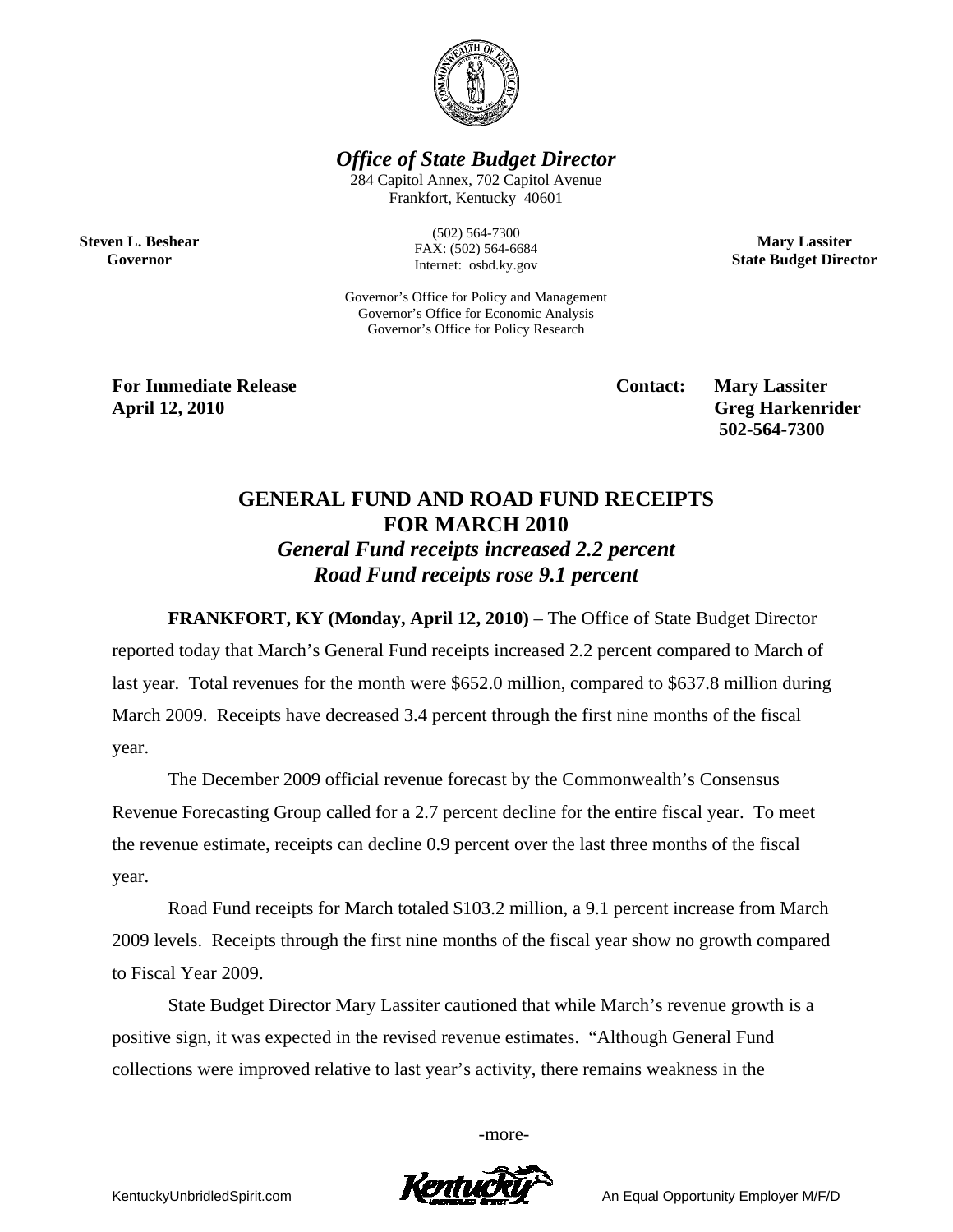consumer sector as evidenced by the 1.6 percent decline in sales and use tax receipts. Until the state-wide unemployment rate of 10.9 percent improves, we can't expect substantial growth in tax receipts."

Among the major accounts:

- Sales and use tax receipts fell 1.6 percent for the month, and are down 4.3 percent for the year.
- Corporation income tax receipts were off 0.9 percent for the month, and are down 32.4 percent for the year.
- Individual income tax collections increased 12.3 percent for the month, but are down 5.2 percent for the year.
- Property tax collections increased 7.0 percent for March, bringing year-to-date growth to 2.2 percent.
- Cigarette tax receipts rose 60.3 percent for the month and have risen 70.7 percent year-to-date resulting from the April 2009 rate increase.
- Coal severance tax receipts increased 3.3 percent in March, but are down 10.7 percent through the first nine months of the fiscal year.

Road Fund receipts rose 9.1 percent in March with collections of \$103.2 million. The official Road Fund revenue estimates call for a 0.6 percent increase in revenue for the fiscal year. Based on year-to-date tax collections, revenues must increase by 2.2 percent for the last three months of FY10 to meet the estimate. Lassiter noted that Road Fund receipts are showing definite signs of recovery. "The core of Road Fund collections, motor fuels and motor vehicle usage tax receipts, have begun to stabilize. Motor fuels tax collections remain strong while motor vehicle usage tax receipts surged forward in March. It appears consumers are gaining confidence and are buying vehicles again."

Among the accounts, motor fuels rose by 8.9 percent. Motor vehicle usage revenue grew 17.9 percent, and license and privilege receipts grew 5.4 percent.

-30-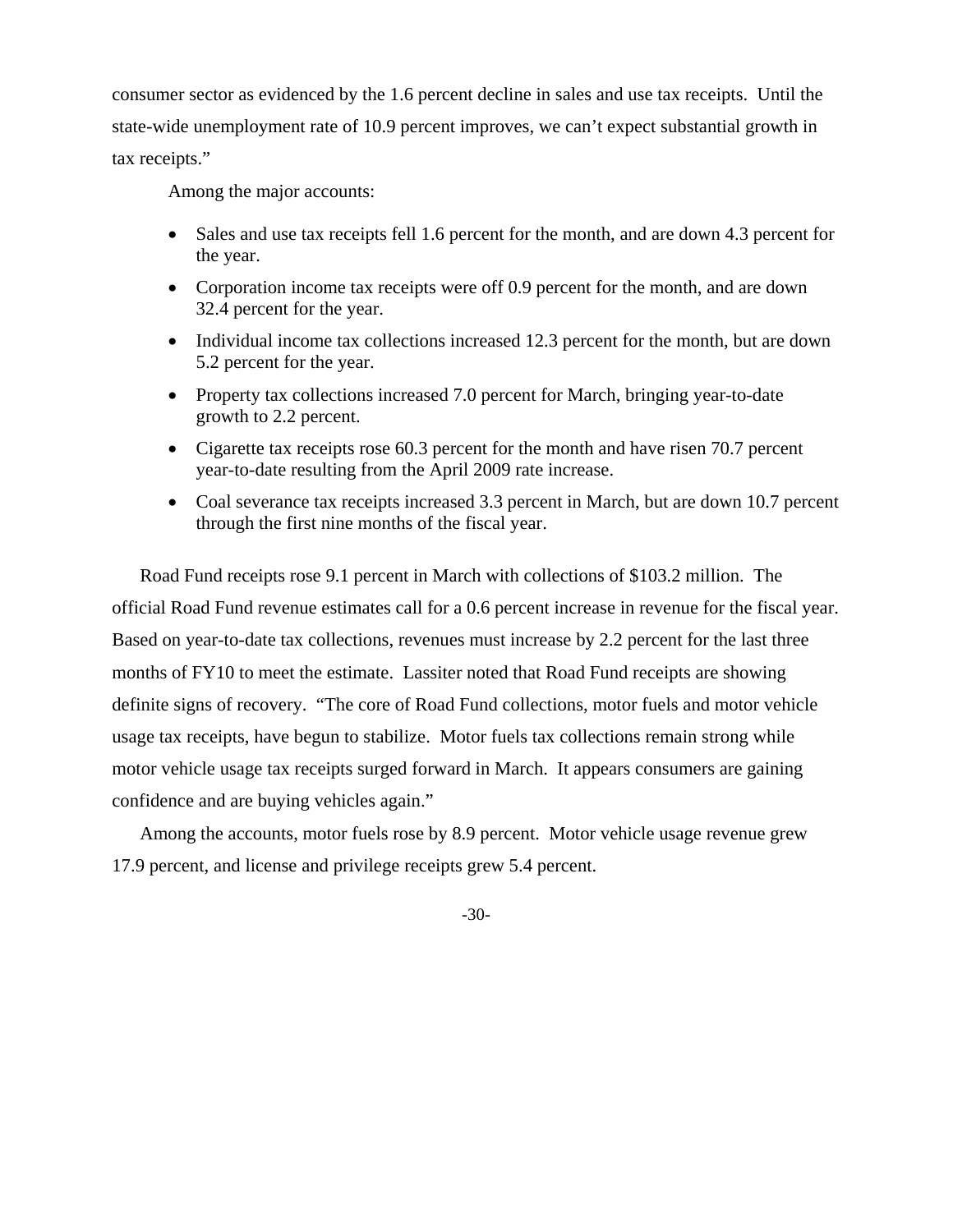## **KENTUCKY STATE GOVERNMENT REVENUE 1. GENERAL FUND REVENUE**

|                                                          |                         | <b>JULY THROUGH MARCH</b><br><b>MARCH</b> |                      |                          |                            |                     |
|----------------------------------------------------------|-------------------------|-------------------------------------------|----------------------|--------------------------|----------------------------|---------------------|
|                                                          | 2010                    | 2009                                      | % Change             | FY 2010                  | FY 2009                    | % Change            |
| <b>TOTAL GENERAL FUND</b>                                | \$652,001,773           | \$637,848,999                             | $2.2\%$              | \$6,006,162,154          | \$6,217,076,623            | $-3.4%$             |
| <b>Tax Receipts</b>                                      | \$628,562,076           | \$613,059,890                             | 2.5%                 | \$5,778,211,770          | \$5,986,163,877            | $-3.5\%$            |
| Sales and Gross Receipts                                 | \$275,513,519           | \$271,798,980                             | 1.4%                 | \$2,504,232,469          | \$2,503,963,505            | $0.0\%$             |
| <b>Beer Consumption</b>                                  | 415,024                 | 488.984                                   | $-15.1%$             | 4,529,639                | 4,766,175                  | $-5.0\%$            |
| <b>Beer Wholesale</b>                                    | 3,350,789               | 3,459,562                                 | $-3.1%$              | 38.062.087               | 38,391,194                 | $-0.9%$             |
| Cigarette                                                | 24,066,364              | 15,009,234                                | 60.3%                | 205,297,090              | 120,297,469                | 70.7%               |
| <b>Distilled Spirits Case Sales</b>                      | 7,425                   | 8,097                                     | $-8.3%$              | 80,992                   | 81,004                     | 0.0%                |
| <b>Distilled Spirits Consumption</b>                     | 740,438                 | 803,633                                   | $-7.9%$<br>$-12.3%$  | 7,991,491                | 7,987,403                  | 0.1%<br>$-1.9%$     |
| <b>Distilled Spirits Wholesale</b><br>Insurance Premium  | 1,846,156<br>26,465,052 | 2,104,966<br>28,868,475                   | $-8.3%$              | 20,454,086<br>84,926,586 | 20,846,469<br>86,037,875   | $-1.3%$             |
| Pari-Mutuel                                              | 135,286                 | 184,143                                   | $-26.5%$             | (752, 815)               | 2,407,598                  | $---$               |
| Race Track Admission                                     | 0                       | 2,921                                     | $-100.0\%$           | 152,816                  | 196,579                    | $-22.3%$            |
| Sales and Use                                            | 210,596,800             | 213,941,592                               | $-1.6%$              | 2,066,384,549            | 2,159,142,170              | $-4.3%$             |
| Wine Consumption                                         | 170,501                 | 184,137                                   | $-7.4%$              | 1,828,368                | 1,793,650                  | 1.9%                |
| Wine Wholesale                                           | 835,032                 | 905,359                                   | $-7.8%$              | 9,285,884                | 9,303,184                  | $-0.2%$             |
| <b>Telecommunications Tax</b>                            | 5,269,065               | 5,104,883                                 | 3.2%                 | 50,322,067               | 46,122,026                 | 9.1%                |
| <b>Other Tobacco Products</b>                            | 1,607,574               | 732,960                                   | 119.3%               | 15,661,618               | 6,590,677                  | 137.6%              |
| Floor Stock Tax                                          | 8,010                   | 35                                        | 23004.7%             | 8,010                    | 35                         | 23004.7%            |
| License and Privilege                                    | \$107,585,892           | \$116,488,950                             | $-7.6%$              | \$390,893,656            | \$422,766,391              | $-7.5%$             |
| Alc. Bev. License Suspension                             | 69,000                  | 21,900                                    | 215.1%               | 382.475                  | 263,800                    | 45.0%               |
| <b>Coal Severance</b>                                    | 25,073,792              | 24,275,961                                | 3.3%                 | 194,596,504              | 217,930,637                | $-10.7%$            |
| <b>Corporation License</b>                               | 80.064                  | 541.511                                   | $-85.2%$             | 2,302,860                | 8,312,346                  | $-72.3%$            |
| <b>Corporation Organization</b>                          | 14,497                  | 0                                         | $---$                | 148,856                  | 34,065                     | 337.0%              |
| <b>Occupational Licenses</b>                             | 6,998                   | 14,278                                    | $-51.0%$             | 99,649                   | 141.404                    | $-29.5%$            |
| Oil Production                                           | 532,556                 | 238.138                                   | 123.6%               | 5,469,373                | 7,098,885                  | $-23.0%$            |
| Race Track License                                       | 4,900<br>62.052.833     | 3,675                                     | 33.3%<br>$-15.7%$    | 226,750<br>68,235,674    | 301,875                    | $-24.9%$<br>$-6.6%$ |
| <b>Bank Franchise Tax</b>                                |                         | 73,589,954                                | $-11.3%$             |                          | 73,050,284                 |                     |
| <b>Driver License Fees</b><br><b>Minerals Severance</b>  | 50,448<br>855,739       | 56,849<br>744,603                         | 14.9%                | 440,569<br>10,120,513    | 438,321<br>10,393,068      | 0.5%<br>$-2.6%$     |
| Natural Gas Severance                                    | 1,274,745               | 4,753,163                                 | $-73.2%$             | 15,274,424               | 36,213,643                 | $-57.8%$            |
| <b>Limited Liability Entity</b>                          | 17,570,320              | 12,248,917                                | 43.4%                | 93,596,009               | 68,588,063                 | 36.5%               |
| Income                                                   | \$214,358,545           | \$194,043,122                             | 10.5%                | \$2,358,570,202          | \$2,542,667,569            | $-7.2%$             |
| Corporation                                              | 26,386,111              | 26,628,712                                | -0.9%                | 129, 154, 133            | 190,926,762                | -32.4%              |
| Individual                                               | 187,972,434             | 167,414,409                               | 12.3%                | 2,229,416,068            | 2,351,740,807              | $-5.2%$             |
| Property                                                 | \$25,181,084            | \$23,529,187                              | 7.0%                 | \$469,041,888            | \$458,882,480              | 2.2%                |
| Building & Loan Association                              | 0                       | 8,000                                     | $-100.0\%$           | 98,299                   | 223,978                    | -56.1%              |
| General - Real<br>General - Tangible                     | 4.173.754               | 4,714,700                                 | $-11.5%$             | 241.819.786              | 233.494.545<br>167,913,551 | 3.6%<br>$-9.9%$     |
|                                                          | 11,104,800              | 13,078,410                                | $-15.1%$<br>$-73.1%$ | 151,284,116              |                            | 15.2%               |
| <b>Omitted &amp; Delinquent</b><br><b>Public Service</b> | 1,261,870<br>8,275,312  | 4,686,830<br>761,696                      | 986.4%               | 19,573,901<br>54,992,012 | 16,995,108<br>39,102,470   | 40.6%               |
| Other                                                    | 365,349                 | 279,551                                   | 30.7%                | 1,273,773                | 1,152,828                  | 10.5%               |
|                                                          |                         |                                           |                      |                          |                            |                     |
| Inheritance                                              | \$2,850,580             | \$3,902,124                               | -26.9%               | \$29,257,350             | \$29,944,496               | $-2.3%$             |
| Miscellaneous                                            | \$3,072,456             | \$3,297,528                               | $-6.8%$              | \$26,216,205             | \$27,939,436               | $-6.2\%$            |
| Legal Process                                            | 1,844,673<br>1,200,142  | 2,144,883                                 | -14.0%<br>5.3%       | 16,536,930<br>9,534,522  | 17,888,047<br>10,012,861   | $-7.6\%$<br>$-4.8%$ |
| T. V. A. In Lieu Payments<br>Other                       | 27,642                  | 1,139,910<br>12,735                       | 117.0%               | 144,753                  | 38,527                     | 275.7%              |
| <b>Nontax Receipts</b>                                   | \$23,247,675            | \$23,542,613                              | $-1.3%$              | \$225,415,338            | \$227,747,424              | $-1.0%$             |
| <b>Departmental Fees</b>                                 | 3,510,333               | 3,484,306                                 | 0.7%                 | 20,538,868               | 23,084,371                 | $-11.0%$            |
| <b>PSC Assessment Fee</b>                                | 37,405                  | 5,822                                     | 542.5%               | 8,368,593                | 9,374,179                  | $-10.7%$            |
| Fines & Forfeitures                                      | 2,552,850               | 3,029,749                                 | $-15.7%$             | 22,141,698               | 21,857,780                 | 1.3%                |
| Interest on Investments                                  | 67,487                  | 85,667                                    | $-21.2%$             | 622,876                  | 2,350,308                  | $-73.5%$            |
| Lottery                                                  | 17,500,000              | 17,000,000                                | 2.9%                 | 144,500,000              | 141,500,000                | 2.1%                |
| Sale of NOx Credits                                      | 7,500                   | 0                                         | ---                  | 608,930                  | 0                          |                     |
| Miscellaneous                                            | (427,900)               | (62, 930)                                 | $---$                | 28,634,372               | 29,580,787                 | $-3.2%$             |
| <b>Redeposit of State Funds</b>                          | \$192,022               | \$1,246,496                               | $-84.6%$             | \$2,535,046              | \$3,165,322                | $-19.9%$            |